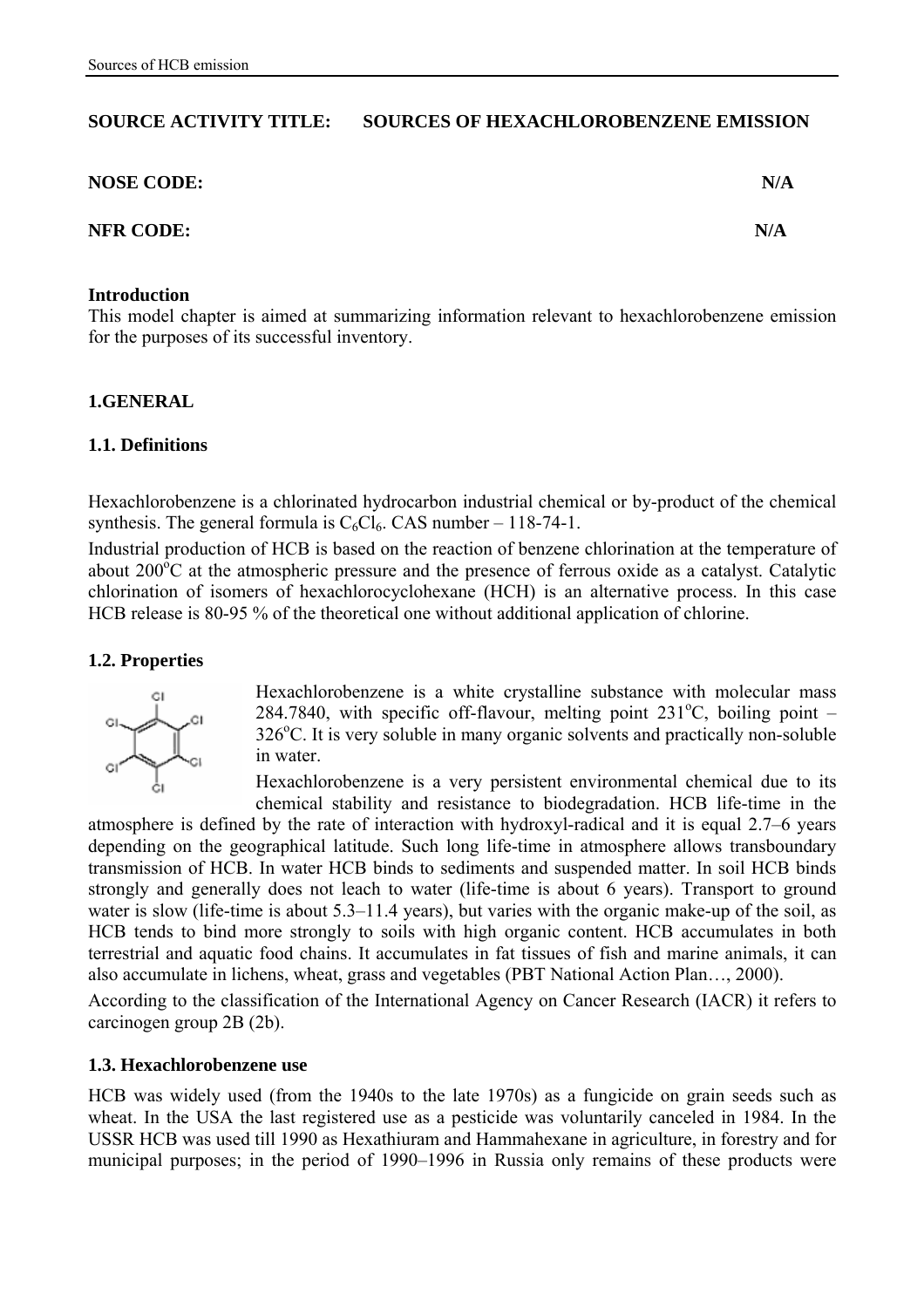allowed for application. After 1996 in Russia no product containing HCB was allowed to use as pesticide.

HCB was also used to make fireworks, ammunition, and synthetic rubber (Toxicological Profile…, 2000).

## **2. SOURCES OF HCB EMISSION**

The main source of HCB emission is agriculture if HCB is used in this sector.

Hexachlorobenzene is currently emitted as by-product or impurity in the manufacture of several chlorinated solvents (tetrachloroethylene, trichloroethylene, carbon tetrachloride); other chlorinated compounds (vinyl chloride); and several pesticides, including pentachloronitrobenzene (PCNB), tetrachloroisophthalonitrile (chlorothalonil), 4-amino-3,5,6-trichloropicolinic acid (picloram), pentachlorophenol (PCP), and dimethyltetrachloroterephthalate (DCPA or Dacthal); and was also produced as by-product for production of atrazine, propazine, simazine, and mirex. The emissions of HCB in Czechia and Slovakia were 3–6 tones (1992), 80 % of HCB was released owing to burning of tetrachloroethylene, trichloroethylene and polyvinyl chloride (Zero Toxics…, 2001).

On the whole, processes resulting in dioxins/furans formation lead also to HCB emissions. Thus, pulp and paper production (with chlorine use for bleaching) results in HCB release; HCB is also contained in wastes of chloralkali production, wood impregnation processes (Leger, 1992). HCB is emitted into the air during wastes incineration.

According to (Supplementary Guide…, 2000), the list of HCB sources to be taken into account for emission inventory includes: wastes and sewage sludge incineration, base metals smelting (this refers to copper, lead, nickel and zinc), smelting of secondary lead and aluminum, sintering process, electric arc furnaces in steel manufacturing, production of magnesium, cement and chlorinated organic solvents or chlorinated monomers as well as combustion of fossil fuel.

The electrolytic magnesium production is a significant source of HCB emissions. Evidently that the production of other commercial metals based on electrolysis of molten chloride (such as titanium and nickel) serves as a source of HCB (Zero Toxics…, 2001).

# **3.CONTRIBUTION TO EMISSION**

According to (Berdowski et al., 1997), in 1990 in Europe the share of agriculture (pesticide use) made up to about 72 % total emissions of HCB (in some countries this figure made up to 100 %). Production of chlorinated products and electric steel making provided about 10 % HCB emissions.

According to (Pacyna et al, 1999), in 1993 – 1995 in Europe 80 % of total HCB was released from the agricultural sector; among other sources the solvents and other products use predominate (13 %). In addition, about 7 % was attributed to emissions from production processes and less than 1 % from waste treatment and disposal.

Data of HCB national inventory in the USA (PBT National Action Plan…, 2000) show, that emissions in 1996 from the production of industrial inorganic chemicals (silicone products) represent the largest source (48 % of total HCB emissions). The application of surface coatings to both the inside and outside of metal cans is reported to account for 21 % of total HCB emissions. About 7 % total HCB emissions accompanied processes of chlorine production, 11 % – pesticide production, 3 % – various processes of organic chemistry and HCl production.

According to results of HCB inventory in Belarus for 2003 main contributors to total HCB emission are stationary fuel combustion (60 %) and metal smelting (39 %).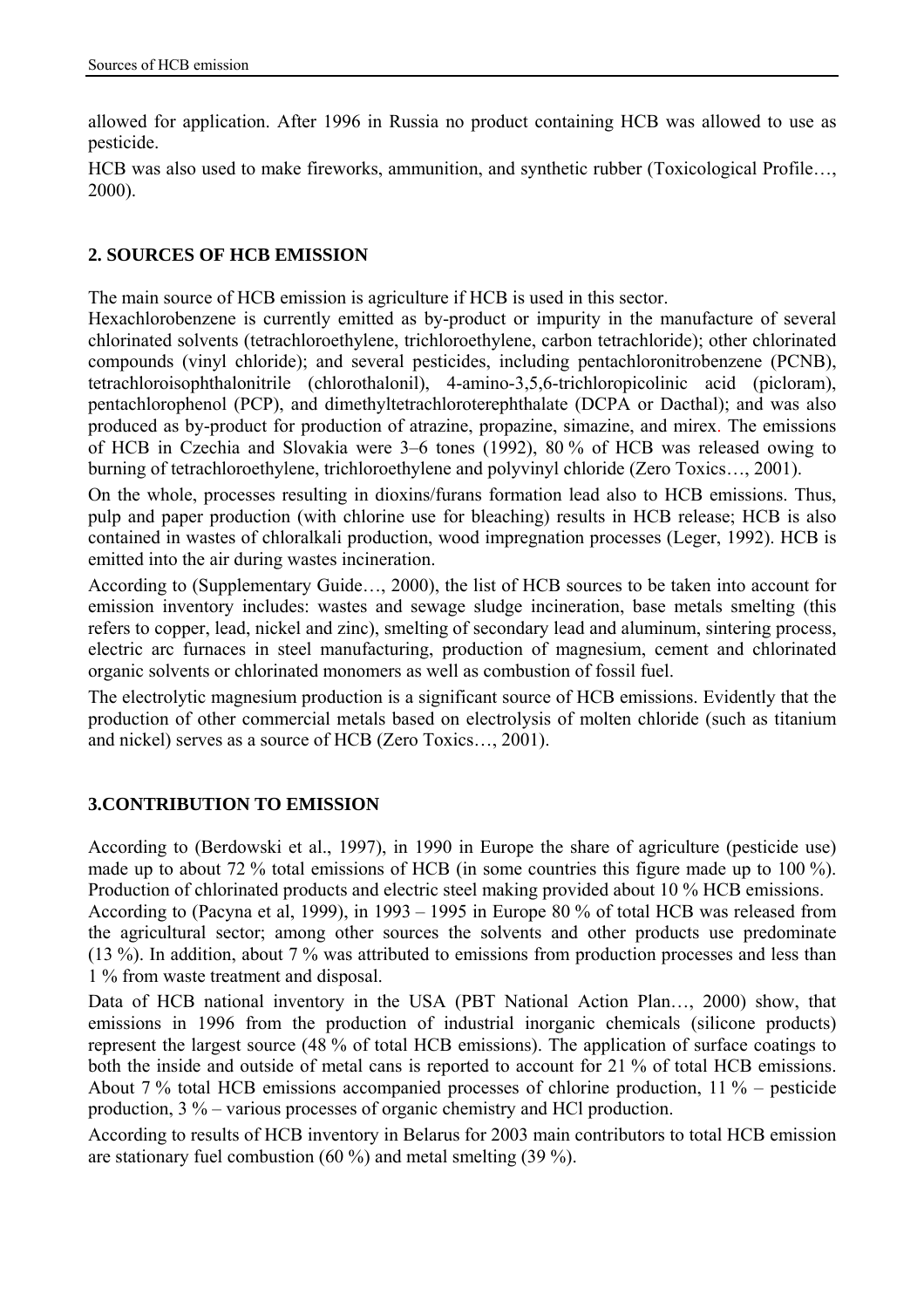# **4. ABATEMENT**

Taking into consideration heterogenity of HCB pathways (direct application, in-stack emission etc.) prevention of HCB emissions into the environment can be made using strategies. They include:

a) safe application of HCB (especialy as pesticide) and HCB-polluted products;

b) safe disposal of HCB wastes (including old pesticides storage and disposal);

c) complete distruction of HCB wastes (vast list of technological measures aimed at high level of destruction of HCB);

d) HCB emission control from thermal processes. Due to comparatively low levels in emissions from the most of processes special measures for HCB control are usually not proposed. HCB emissions can be controlled generally like other chlorinated organic compounds in emissions, for instance dioxins/furans and PCBs: regulation of time of combustion, combustion themperature, temperature in cleaning devices, sorbents application for waste gases cleaning etc.

# **5. METHODOLOGY**

A simpler methodology of emission estimation is based on the calculation using aggregated emission factors and production statistics by the formula:

Hexachlorobenzene emission = emission factor x output production (fuel or waste combusted, pesticides applied).

A more reliable methodology is based on emission factors for specific processes, taking into account data on the type and efficiency of control equipment, and the content of HCB in materials, fuels and wastes.

However these traditional methodologies can be applied mainly for in-stack HCB emission and pesticides application. For some other sources, including reservoirs, open burning simple emission factors can be proposed, but they are very uncertain and in most cases demand statistical data which is hardly available.

The detailed methodology to estimate emissions of HCB is based on measurements of a certain source or selected sources from a source category. For reservoirs emission modeling is to be applied, accounting content of HCB in substrate, properties of soils and surfaces, climate conditions etc.

# **6. ACTIVITY STATISTICS**

Data on the HCB usage as pesticide, industrial production and fuel combustion where HCB is emitted as by-product is available from national statistical reports. Data on scrap reclamation, wastes incineration and disposal, use of products potentially polluted with HCB (solvents) can be obtained from industry associations or enterprises. This information usually is satisfactory to estimate emissions with the use of the simpler estimation methodology. However, in most cases, no data are available from the statistics on the level of products pollution with HCB and on HCBcontaminated reservoirs. In such cases special studies are necessary or some expert estimates to be made.

The application of the detailed estimation methodology may be complicated unless the statistical data are available directly from a given source of emission.

Data on HCB content in soils, bottom sediments and wastes, wastes amount and density, air temperature, precipitation, etc. are necessary to evaluate HCB emissions from contaminated soils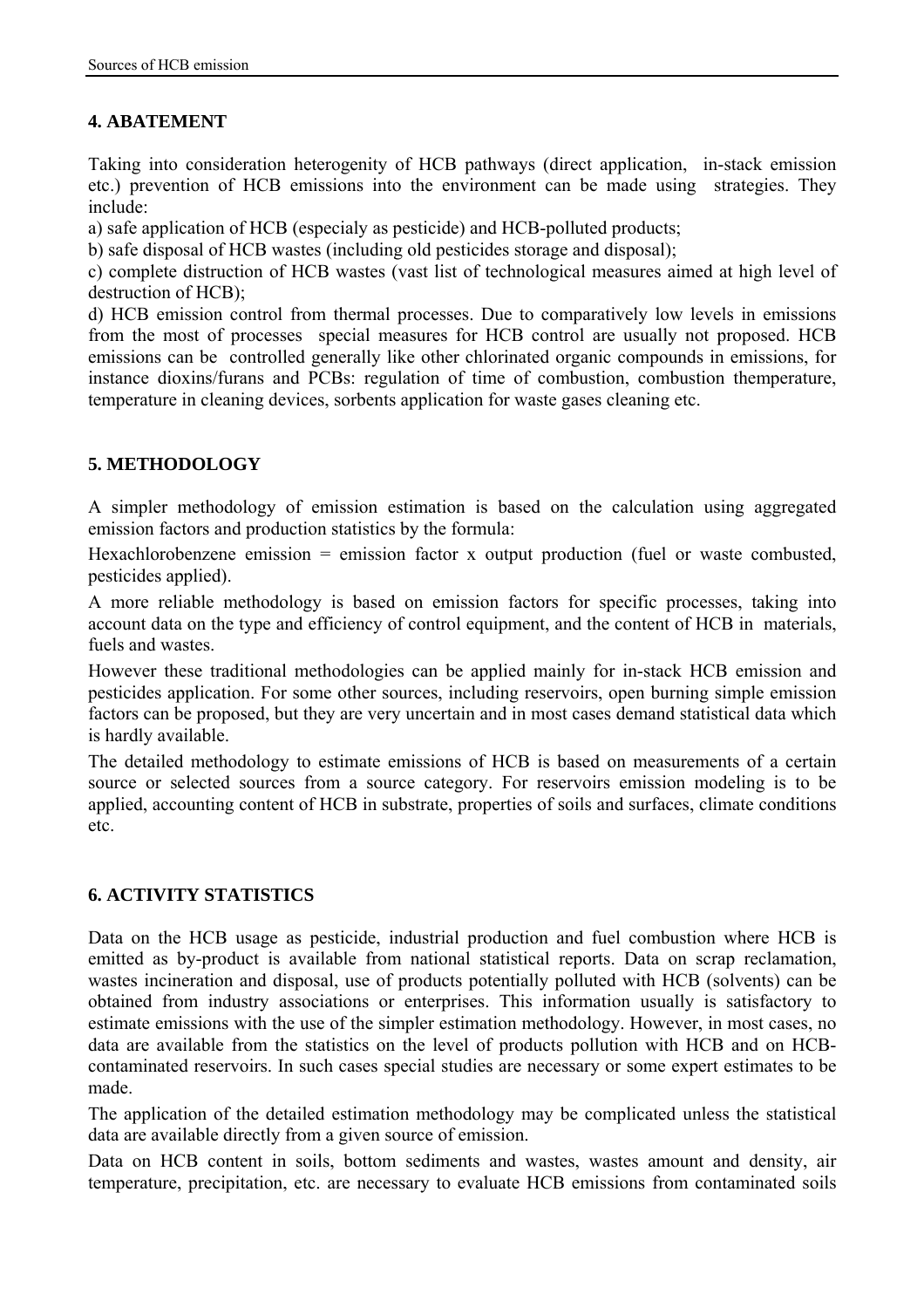and other substrates. At present, many of these parameters are out of public knowledge, since field studies and measurements available are rather limited.

## **7. POINT SOURCE CRITERIA**

Chlorinated solvents production plants, secondary aluminium smelters, waste incinerators, sinter plants, magnesium plants should be regarded as point sources of HCB if plant specific data are available.

As a default approach solvent use can be considered as an area source.

## **8. EMISSION FACTORS**

This chapter gives emission factors by source categories. It includes mainly tables with a short description. Application of HCB as pesticide are considered in the Chapter Use of the Pesticides (Agriculture).

### *Fuel Combustion*

Hexachlorobenzene emissions from fuel combustion are practically not studied. It is considered, that HCB is synthesizing from carbon and chlorine during high temperature processes, however the lack of measurements is evident. More often the presence of HCB is reported in emissions for coal, firewood and wastes combustion. Since HCB concentrations are rather low, the accuracy of measurements needs to be checked and specified. The content of HCB is defined by a large number of factors that is why it is rather problematic to receive accurate data. However, modernization of fuel combustion units and waste gas control systems contributes to HCB emission reduction (CGLI'S First…, 1998).

HCB emissions for coal and firewood combustion (with no source category) were taken into account for HCB emission inventory in Europe in the frames of the project POPCYCLING-Baltic (Pacyna et al., 1999). During European inventory 1990 (Berdowski et al., 1997) only emissions from residual oil combustion were taken into consideration.

Table 8.1 gives HCB emission factors available from literature.

| Table 8.1 HCB emission factors for fuel combustion, µg/t |  |  |  |  |  |  |
|----------------------------------------------------------|--|--|--|--|--|--|
|----------------------------------------------------------|--|--|--|--|--|--|

| Pacyna et al., 1999;<br>Fuel<br>Estimates of Mercury, 2001 |    |
|------------------------------------------------------------|----|
| Hard coal                                                  | 16 |
| Firewood                                                   |    |

### *Sinter production*

Sinter plant being a significant dioxin source, can be, too, a source of hexachlorobenzene emissions. Recommended emission factor is 32 µg/t (see Chapter B331 in the Guidebook).

### *Magnesium production*

Another potentially major source of HCB formation and release is the electrolytic production of magnesium. On a world-wide scale magnesium production makes up to about 1 million tons. Chlorine-based magnesium production processes are known to generate and release relatively large quantities of organochlorines, notably dioxins/furans and HCB (Bramley, 1998; Zero Toxics …, 2001; Supplementary Guide…, 2000).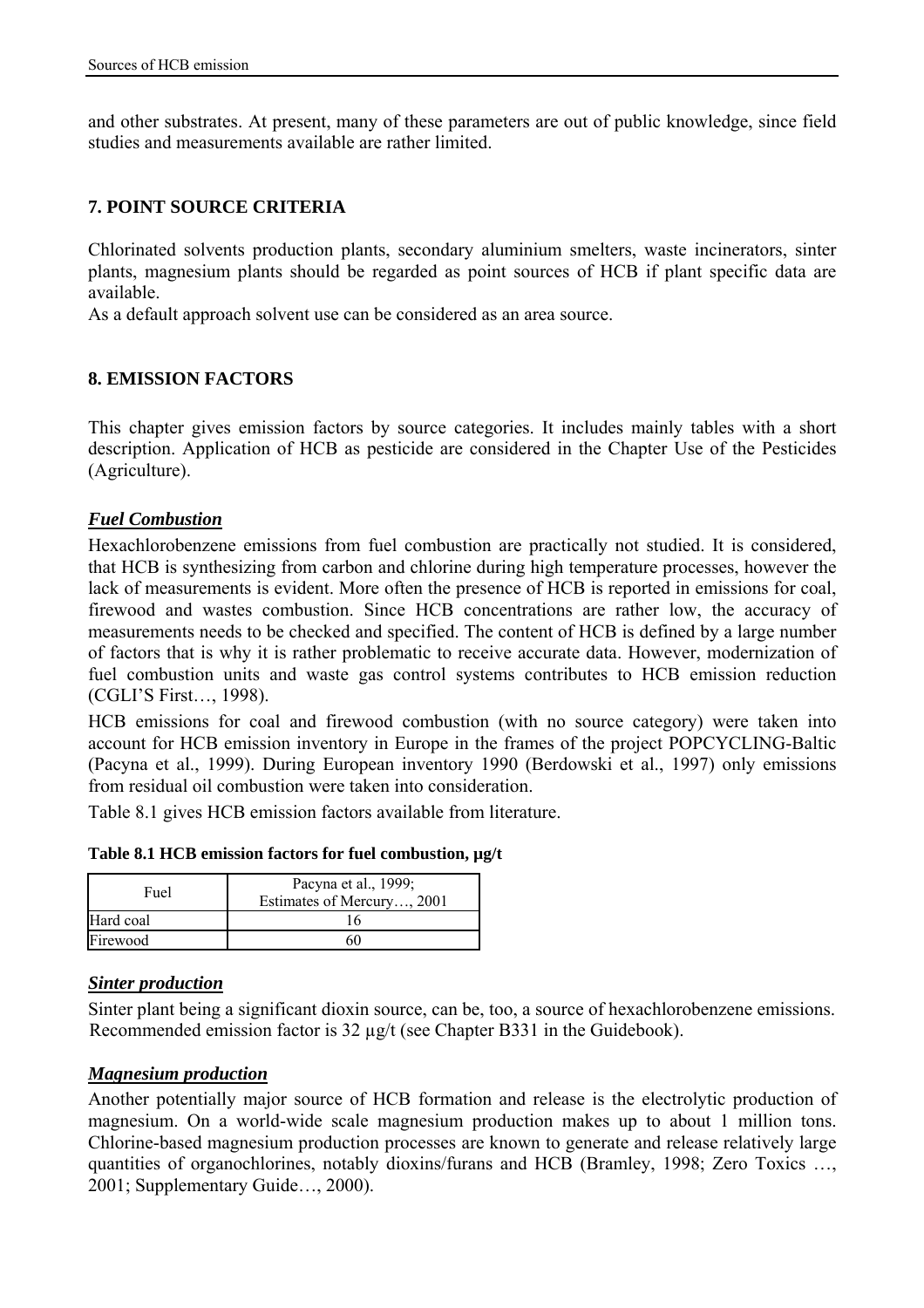According to (Bramley, 1998), approximately between one-quarter and one-third of world magnesium production uses chemical reduction, and two-thirds to three-quarters uses electrolysis of MgCl<sub>2</sub> (chlorine-based processes).

There are three principal processes which result HCB emission: 1) conversion of  $MgO/MgCO<sub>3</sub>$  to MgCl<sub>2</sub> by heating with coke in a pure Cl<sub>2</sub> atmosphere; 2) purification of molten MgCl<sub>2</sub> by transformation of residual MgO using gaseous HCl, mixed with graphite blades; and 3) electrolysis of molten  $MgCl<sub>2</sub>$  using anodes and bipolar electrodes made from graphite. The first two stages can be applied at some plants, while the third one is common to all chlorine-based processes.

In accordance with (Bramley, 1998) the minimum values of HCB emission factors make up to 90- 170 mg/t, maximum – 700–3000 mg/t. For one plant HCB emission factor made up to 300 mg/t.

## *Secondary aluminum production*

Secondary aluminum refers to aluminum-bearing scrap or aluminum-bearing materials. Secondary aluminum smelting involves two processes – pre-cleaning and smelting – both of which may produce emissions of dioxins/furans and HCB.

Scrap and aluminum raw material is made in reverberatory double-hearth and electric induction furnaces. Covering fluxes (300–350 kg/t metal) consisting of sylvinite and waste electrolyte of magnesium production are introduced into liquid bath during smelting in reverberatory furnaces. If necessary, refining fluxes containing sodium and potassium chloride, cryolite and fluorite are used.

The recommended HCB emission factor for secondary aluminum production is 5 g/t (see Chapter B3310 in the Guidebook).

## *Non-ferrous casting*

Non-ferrous metal melting is conducted in electric and gas-fired (combustion) furnaces of various designs. Hexachlorobenzene emissions are stipulated by hexachloroethane application at the metal refining stage. According to (Calculation of contaminants…, 2002) emission factors are 1.0 – 1.2 kg/t for melting of aluminium alloy in resistor furnace;  $0.8 - 1.2$  in crucible furnace and 1.2 kg/t in gas furnace.

The recommended factor for HCB emission evaluation is  $0.5 \frac{\text{g}}{\text{l}}$ .

## *Cement production*

Cement production can be a HCB emission source. The emission factor is 11 µg/t cement (see Chapter B331 in the Guidebook).

## *Chemical industry*

HCB is released into various components of the environment, products and wastes in the course of chlorine-bearing production processes.

On the whole, HCB emissions were not much taken into consideration for chlorine-bearing production processes. Only in the recent decade a few studies were made and evidence of HCB synthesizing in chemical industry have emerged, although emission factors are not developed for many processes. In accordance with (Supplementary Guide…, 2000), the emissions are suggested to calculate using measured concentrations in waste gases: in case the value obtained equals or exceeds 6 ng/m<sup>3</sup>, a plant should report data on HCB emissions.

## Chlorinated solvents production

Chlorinated solvents are a significant source of HCB emission into the environment, here, their emissions take place both during their production stage and during their application and utilization.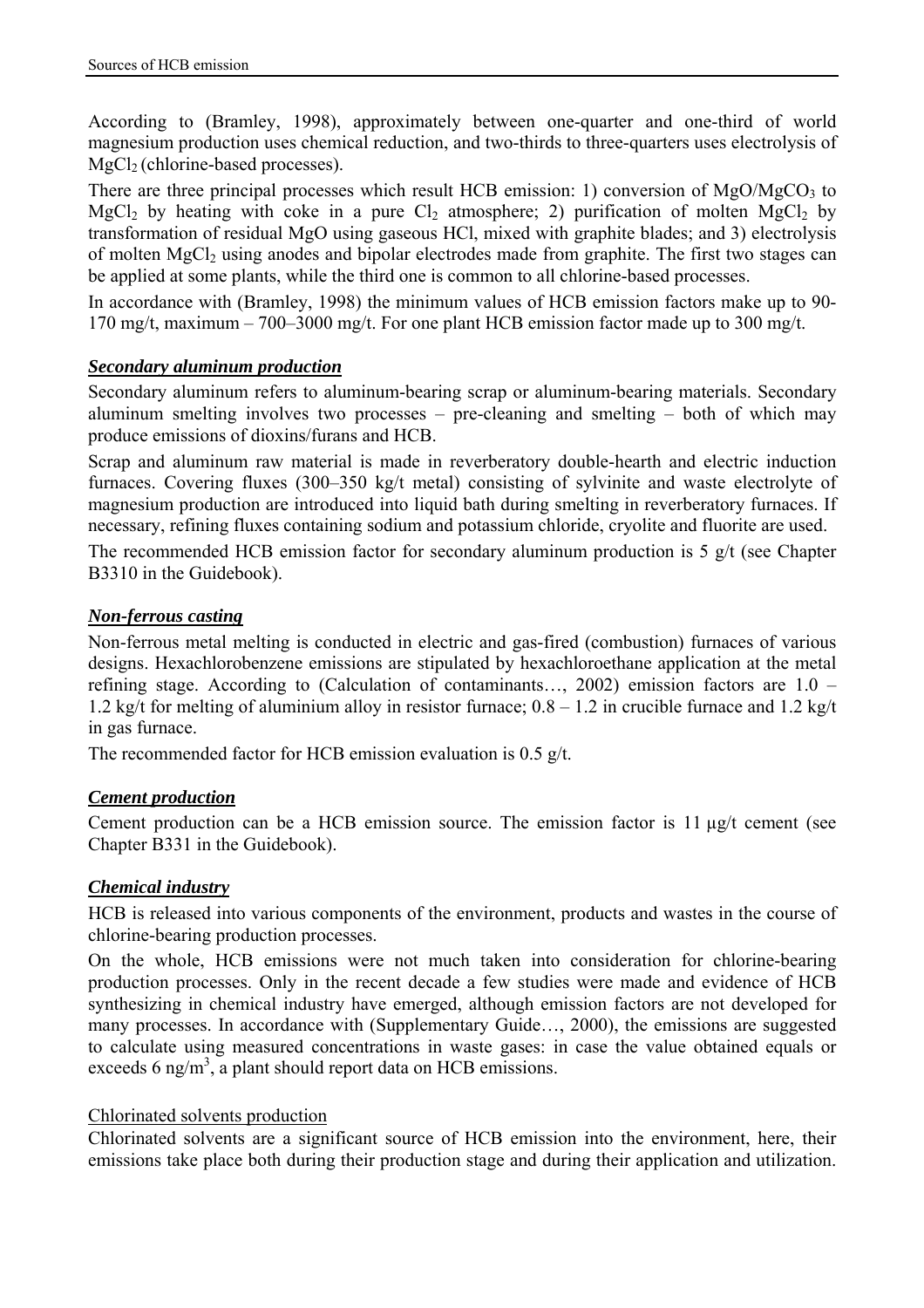The list of chlorinated solvents comprises tetrachloromethane (carbon tetrachloride), perchloroethylene (tetrachloroethylene) and trichloroethylene.

Solvent production is a large-scale process. Thus, in the former USSR the production of carbon tetrachloride in the late 1980s made up to about 100 thousand tons, and about the same amount of trichloroethylene.

HCB emission factors have been developed for chlorinated solvents production and used for some POPs inventories (Table 8.2).

**Table 8.2 HCB emission factors for chlorinated solvent production (Duiser & Veldt, 1989)** 

| Solvent             | Emission factor, g/t |
|---------------------|----------------------|
| Tetrachloromethane  | $1 - 20$             |
| Trichloroethylene   | 1-6                  |
| Tetrachloroethylene | $3 - 10$             |

## Vinyl chloride production

PVC is the most widely used polymer. The world production of vinyl chloride makes up to 34 % total chlorine production, more than 30 % chlorine produced is used in its process stages. In Russia in 1988 about 700 thousand tons of vinyl chloride were produced (Fedorov, 1993), in 1990 – 445.7 thousand tons, in the Ukraine – 265 thousand tons.

Vinyl chloride is produced by different methods: ethyne hydrochlorination in vapor phase on a catalyst, combined method of ethyne and ethylene (or 1,2-dichloroethane), combined method of straight-run naphtha and balanced method of ethylene. In all cases high temperature processes that result in HCB formation are required.

Distillation residues (20–110 kg per ton production) representing a mixture of ethane and ethylene polychlorides and resinous substances, as well as tri- and perchloroethylene are used for vinyl chloride production. Secondary distillation residues are incinerated that also result in HCB release.

HCB emission factors have not been developed for this process.

# *Mobile sources*

Mobile sources are considered to contribute to HCB emissions. Only rather old data for the US situation are available. The emission factors used are the following (Cohen et al., 1995): diesel fuel – 21 ng/veh.km; leaded gasoline – 0.87 ng/veh.km; unleaded gasoline – 0.024 ng/veh.km.

## *Solvent use*

The application of chlorine-containing solvents is one of HCB sources, since HCB can be present as trace pollutants in chlorinated solvents (up to 2 µg/kg). According to evaluations (CGLI's First…, 1998), in 1992 in North America about 300 thousand tons solvents were used, and about 1 kg HCB was emitted into the environment respectively. The recommended HCB emission factor is 2 mg/t chlorine-containing solvents use.

### *Waste treatment and incineration*

Waste incineration and, first of all incineration of chlorinated solvents and vinyl chloride wastes, are HCB emission sources.

HCB emission factors for wastes incineration are given in the table 8.3.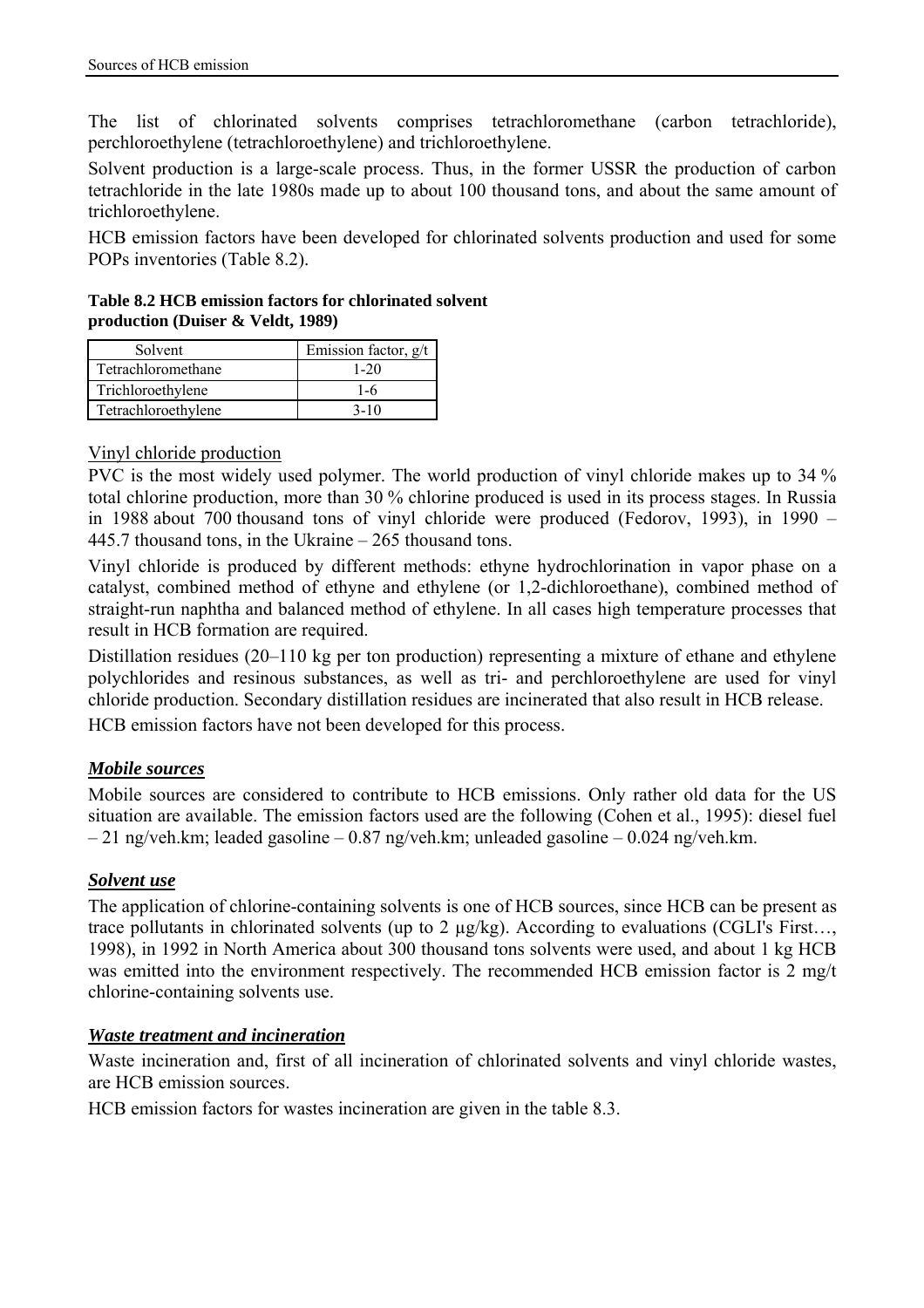| Substrate           | Emission factor, $g/t$ | Reference                 |
|---------------------|------------------------|---------------------------|
| Tetrachloromethane  |                        | Duiser, Veldt, 1989       |
| Trichloroethylene   |                        | cc                        |
| Tetrachloroethylene |                        | cc                        |
| Polyvinyl chloride  |                        | cc                        |
| Wastes              | 0.002                  | Berdowski et al., 1997    |
| Solid wastes        | 0.01                   | Cohen et al., 1995        |
| Sewage sludge       | 0.5                    | 66                        |
| Medical wastes      | 0.019                  |                           |
|                     | 0.857                  | Supplementary Guide, 2000 |

#### **Table 8.3 HCB emission factors for wastes incineration**

In other cases the following HCB emission factors may be used: for hazardous wastes (including paint production wastes and chlorine-containing wastes) –  $10 \text{ mg/t}$ , contaminated timber (wood) – 2 mg/t, other solid wastes  $-0.1$  mg/t.

### *Pesticides application*

The application in agriculture and gardening as a fungicide especially for seed protection made up to 100 – 600 g per 100 kg of cereal and beet seed, for soil treatment and as a pesticide for plant protection.

The estimates for HCB emissions from pesticide application depend on the usage rates of HCBcontaining pesticides, the HCB content in those pesticides, and the rate of HCB volatilization from the pesticide formulation when it is applied. In accordance with (Technical Paper…, 1995), the emission factor for HCB during field use is 40 % of HCB application.

Table 8.4 includes some available HCB emission factors.

|  |  |  |  |  |  |  |  | Table 8.4 HCB emission factors for HCB use in agriculture |
|--|--|--|--|--|--|--|--|-----------------------------------------------------------|
|--|--|--|--|--|--|--|--|-----------------------------------------------------------|

| Source               | Emission factor                                              | Reference                 |
|----------------------|--------------------------------------------------------------|---------------------------|
| Pesticide use        | $ 50 - 150$ mg/ha (total arable land and permanent crop) per | Duiser & Veldt, 1989      |
| (agriculture)        | vear                                                         |                           |
|                      | 100 mg/ha (arable land and permanent crops)                  | Axenfeld et al., 1992     |
| Field application in | $0.40$ t/t (greenhouses 0.20)                                | Berdowski et al. 1997     |
| agriculture          | $0.50$ t/t (< 0.1 % of total fungicide consumption)          | Chapter Use of Pesticides |
|                      |                                                              | (agriculture)             |

### *Open burning of municipal refuse*

The practice of waste utilization by open burning is used rather widely in many countries (Introduction to Area …, 1999; The European Dioxin…, 2000). A list of wastes burnt in bonfires is rather large: paper, paperboard, packaging material, polyethylene film, contaminated wood, rags, tyres, plastic bottles, waste food, etc. Often street sweep which contains together with dry vegetation and leaf fall a great amount of domestic wastes are burnt in bonfires. In some of the regions, plastics (particularly PVC) are an increasingly large share of domestic waste (Zero Toxics…, 2001). Because of increased use of drinking water and milk packaged in disposable plastic containers, domestic waste in some countries contains 12–15 percent plastics. This can be compared to the 2–3 percent of plastics in domestic waste in the U.S. and U.K. (Qdais et al., 1997). According to USEPA estimates, about 21 million people in the U.S. are burning about 8 million metric tons of household waste in piles or barrels in their backyards each year (The Inventory of Sources…, 1998).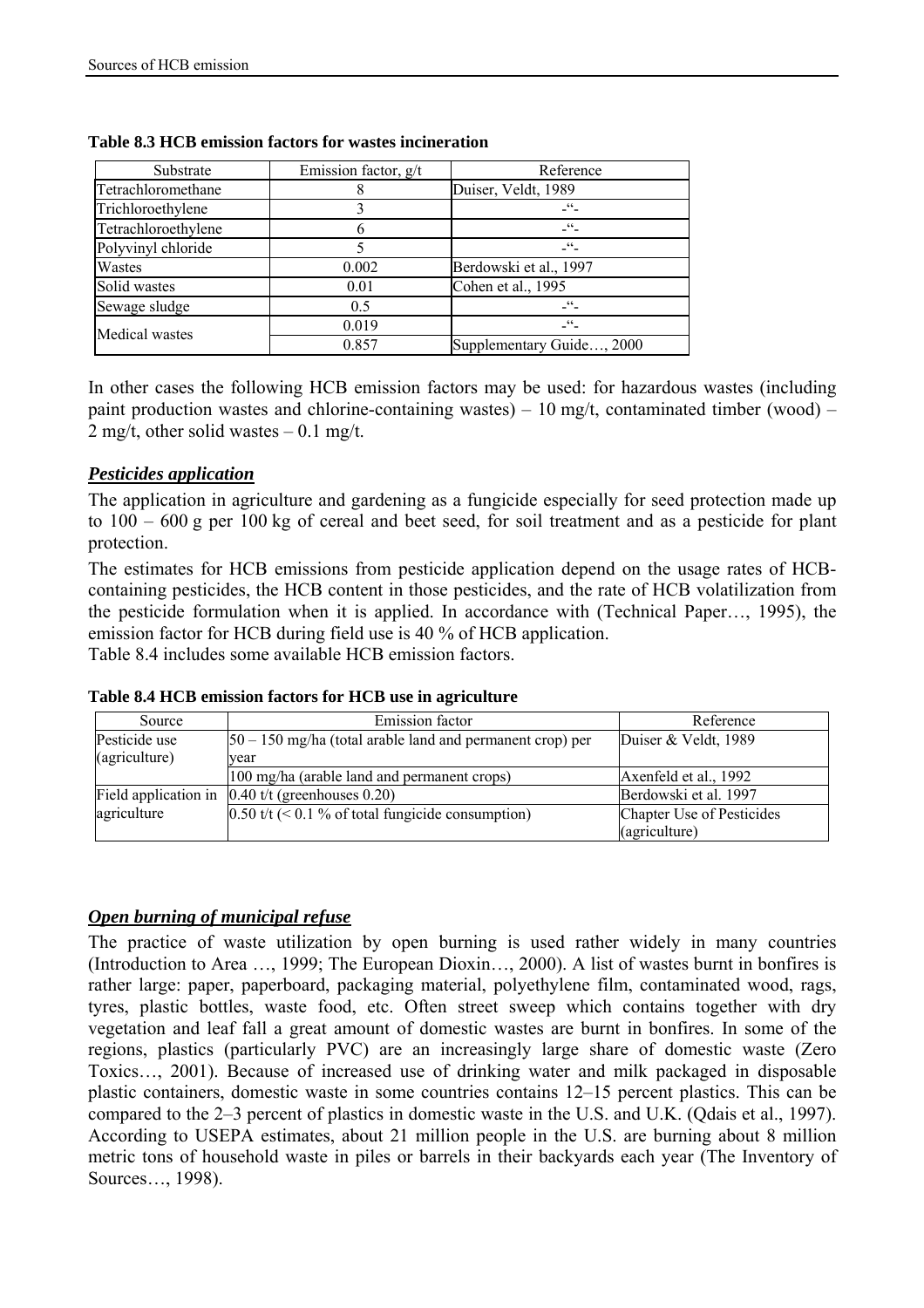The emission factor recommended by EPA (1997) is 20  $\mu$ g/t wastes incinerated.

The table 8.5 includes the set of default emission factors which may be used if no more data available on emission of HCB.

| <b>Source category</b>                              | <b>SNAP</b> | <b>Emission</b><br>factor | Unit      |
|-----------------------------------------------------|-------------|---------------------------|-----------|
| <b>Stationary fuel combustion</b>                   | $01+02+03$  |                           |           |
| Hard coal                                           |             | 16                        | $\mu$ g/t |
| Firewood                                            |             | 60                        | $\mu$ g/t |
| <b>Production processes</b>                         | 03&04       |                           |           |
| Sinter plants                                       | 030301      | 32                        | $\mu$ g/t |
| Secondary aluminium production                      | 030310      | 5                         | g/t       |
| Magnesium production                                | 030323      | 0.3                       | g/t       |
| Non-ferrous casting                                 | N/A         | $\overline{0.5}$          | g/t       |
| Cement                                              | 030311      | 11                        | $\mu$ g/t |
| <b>Solvent production</b>                           | 040413      |                           |           |
| Tetrachloromethane                                  |             | 10                        | g/t       |
| Trichloroethylene                                   |             | $\overline{4}$            | g/t       |
| Tetrachloroethylene                                 |             | 6                         | g/t       |
| Solvent and other product use                       | 060406      | $\overline{2}$            | mg/t      |
| Road transport & other mobile sources and machinery | $07 + 08$   |                           |           |
| Leaded gasoline                                     |             | 0.87                      | ng/km     |
| Unleaded gasoline                                   |             | 0.024                     | ng/km     |
| Diesel fuel                                         |             | 21                        | ng/km     |
| <b>Waste treatment and disposal</b>                 | 09          |                           |           |
| Incineration of domestic or municipal wastes        | 090201      | 0.001                     | g/t       |
| Incineration of industrial wastes                   | 090202      |                           |           |
| Tetrachloromethane                                  |             | $\,$ 8 $\,$               | g/t       |
| Trichloroethylene                                   |             | $\overline{\mathbf{3}}$   | g/t       |
| Tetrachloroethylene                                 |             | $\overline{6}$            | g/t       |
| Polyvinyl chloride                                  |             | 5                         | g/t       |
| Hazardous wastes*                                   |             | 0.01                      | g/t       |
| Contaminated wood                                   |             | 0.002                     | g/t       |
| Other solid wastes                                  |             | 0.0001                    | g/t       |
| Incineration of hospital wastes                     | 090207      | 0.019                     | g/t       |
| Incineration of sludge from waste water treatment   | 090205      | 0.5                       | g/t       |
| <b>Agriculture</b>                                  | 10          |                           |           |
| Use of pesticides (HCB)                             | 100600      | 0.5                       | t/t       |

\* - including paint production wastes and chlorine-containing wastes

# **9 SPECIES PROFILES**

## **10 UNCERTAINTY ESTIMATES**

An uncertainty of HCB emission calculation consists of uncertainties of emission factors and uncertainties of statistical (production / activity) data. First type of uncertainty can be estimated statistically on the basis of experimental data on HCB concentration variability in emission; second type depends on accuracy of statistical data and varies from country to country.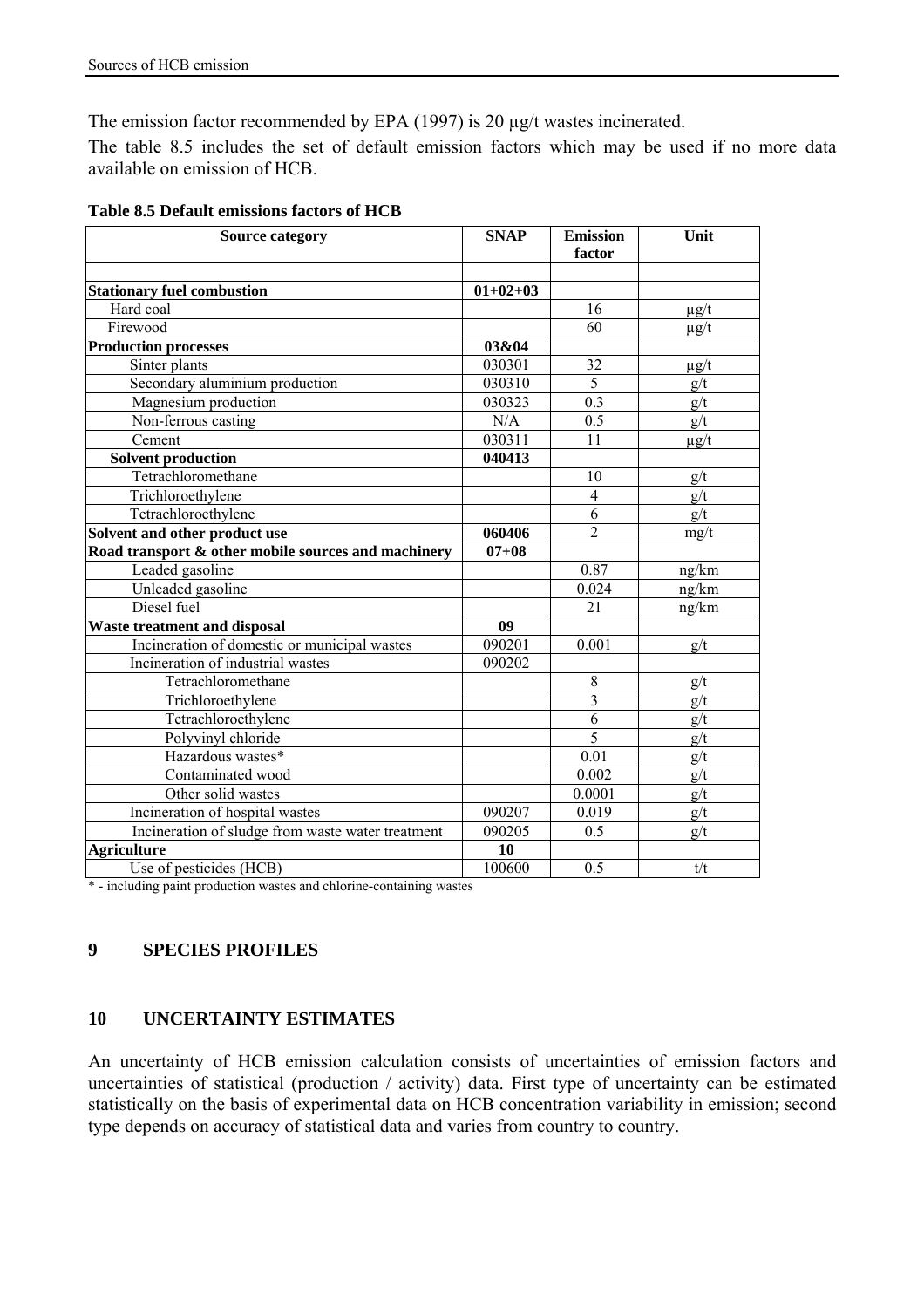On the whole, the precision and accuracy of HCB emission calculation depends mainly on the quality of emission factors. But lack of statistical data for some source categories also results in high level of uncertainty.

## **11 WEAKEST ASPECTS IN CURRENT METHODOLOGY**

There are a lot of weak spots in HCB emission estimates due to poor level of investigation of their sources. Obtaining of additional data on application of products polluted with HCB, distribution of HCB-contaminated substrates, combustion and disposal of HCB-contaminated wastes should be considered as priority elements of HCB emission inventory improvement.

## **12 SPATIAL DISAGGREGATION CRITERIA FOR AREA SOURCES**

# **13 TEMPORAL DISAGGREGATION CRITERIA**

# **14 ADDITIONAL COMMENTS**

## **15 SUPPLEMENTARY DOCUMENTS**

## **16 VERIFICATION PROCESSES**

Simplest verification of emissions can be done for by comparing the results of emission inventory of HCB in similar countries.

## **17 REFERENCES**

Atmospheric Emission Inventory Guidebook. A joint EMEP / CORINAIR Production Prepared by the EMEP Task Force on Emission Inventories, 2002.

Axenfeld F., Munch J., Pacyna J.M., Duiser J.A., Veldt C. (1992) Test-Emissionsdatenbasis der Spurenelemente As, Cd, Hg, Pb, Zn und der Specziellen Organischen Verbindungen gamma-HCH (Lindan), HCB, PCB und Parc fur Modellrechnungen in Europa. Berlin.

Berdowski J.J.M., Baas J, Bloos JP.J., Visschedijk A.J.H., Zandveld P.Y.J. (1997) The European Atmospheric Emission Inventory for Heavy Metals and Persistent Organic Pollutants. Umweltforschungsplan des Bundesministers fur Umwelt, Naturschutz und Reaktorsicherheit. Luftreinhaltung. Forschungbericht 104 02 672/03. TNO, Apeldoorn, The Netherlands.

Bramley M. J. (1998) Dioxin and Hexachlorobenzene Releases from Magnesium Production in North America: Lessons from Noranda's Magnola Project in Asbestos, Québec. Greenpeace Canada.

CGLI's First Year Report (1998). Implementing the Binational Toxics Strategy Mobilizing/Coordinating Industry Support of the Great Lakes Binational Toxics Strategy. EPA PROJECT NO. GL98229. A Report Prepared by the Council of Great Lakes Industries.

Cohen et al. (1995) Quantitative Estimation of the Entry of Dioxins, Furans, and Hexachlorobenzene into the Great Lakes from Airborne and Waterborne Sources, Center for the Biology of Natural Systems, Flushing, NY.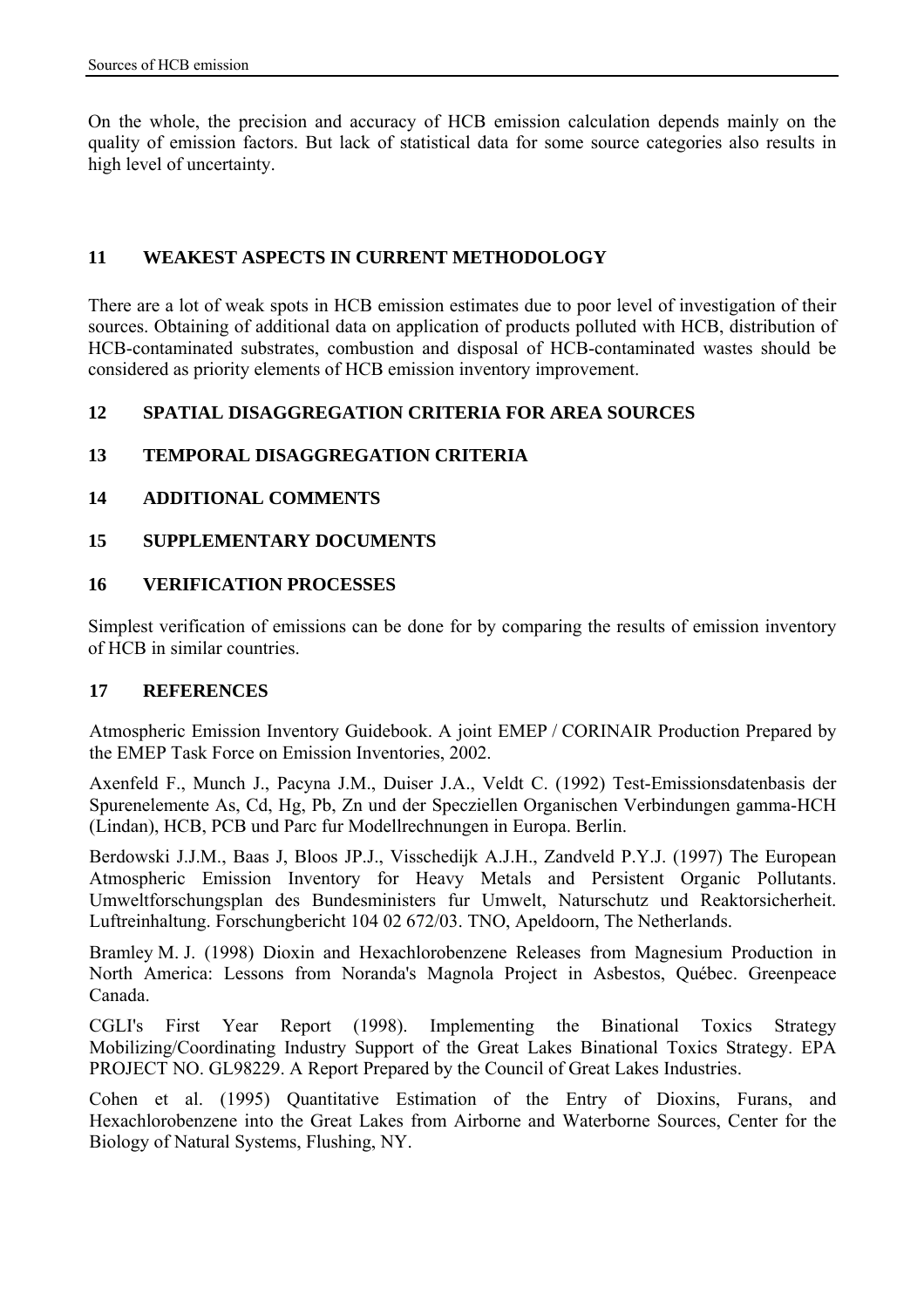Calculation of Contaminants Emissions to the Atmosphere During Hot Metals Working (2002). Management Directive 0212.3-2002. Minsk. P. 96–140 (in Russian).

Draft PBT National Action Plan For Hexachlorobenzene (HCB) for Public Review (2000) Prepared by The USEPA Persistent, Bioaccumulative and Toxic Pollutants (PBT) HCB Workgroup.

Duiser J. A., and Veldt C. (1989) Emissions into the Atmosphere of PAHs, PCBs, Lindane and HCB in Europe. Technical Report No. 89-036, TNO Division of Technology for Society, Apeldoorn.

EPA (1999) Introduction to Area Source Emission inventory Development. Volume III, Chapter 16 - Open Burning. Eastern Research Group. Emission Inventory Improvement Program and the U.S. Environmental Protection Agency. Morrisville, North Carolina 27560.

Estimates of Mercury, Polychlorinated Biphenyls, Dioxins, and Hexachlorobenzene Releases in the U.S. Lake Superior Basin (2001) Environment Canada. http://www.on.ec.gc.ca/glimr/lakes/ superior/major-chemicals/section3.html.

Fedorov L.A. (1993) Dioxins as Ecological Hazard: Retrospective and Perspective. M., 266 p. (in Russian)

Leger D. A. (1992) Environmental Concentrations of Hexachlorobenzene in Atlantic Canada. Moncton, New Brunswick: Environment Canada, Conservation and Protection, Inland Waters Directorate, Water Quality Branch. IWD-AR-WQB-9 1-l 70.

Lemieux P.M. (1997) Evaluation of Emissions from the Open Burning of Household Waste in Barrels. Vol. 1. Technical Report. EPA-600/R-97-134a.

Pacyna J. M. et al. (1999) Technical Report. Appendix 1. To the Executive Final Summary Report. Environmental Cycling of Selected Persistent Organic Pollutants (POPs) in the Baltic Region (POPcycling-Baltic project). Contract No. ENV4-CT96-0214.

Qdais H., Hamoda M., Newham J. (1997) Analysis of Residential Solid Waste at Generation Sites. Waste Manage. & Res. 15: 395-406.

Quass U. , Fermann M. , Bröker G. (2000) The European Dioxin Emission Inventory. Stage II. North Rhine Westphalia State Environment Agency: Contract No. 96/771/3040/DEB/E1. /. – Vol. 1: Executive Summary.

Supplementary Guide for Reporting to the National Pollutant Release Inventory (2000). Alternate Thresholds. Canadian Environmental Protection Act.

Technical Paper to the OSPARCOM-HELCOM-UNECE Emission Inventory (1995). TNO-report, TNO-MEP-R95/247.

EPA (1998) The Inventory of Sources of Dioxin in the United States EPA/600/P-98/002Aa, Washington, D.C.

Toxicological Profile for Hexachlorobenzene (2000) Draft. Syracuse Research Corporation. Under Contract No. 205-1999-00024. U.S. Department of Health And Human Services Public Health Service Agency for Toxic Substances and Disease Registry. September.

Zero Toxics Sources of By-product POPs and their Elimination (2001) D. Luscombe and P. Costner. Greenpeace International Toxics Campaign. May.